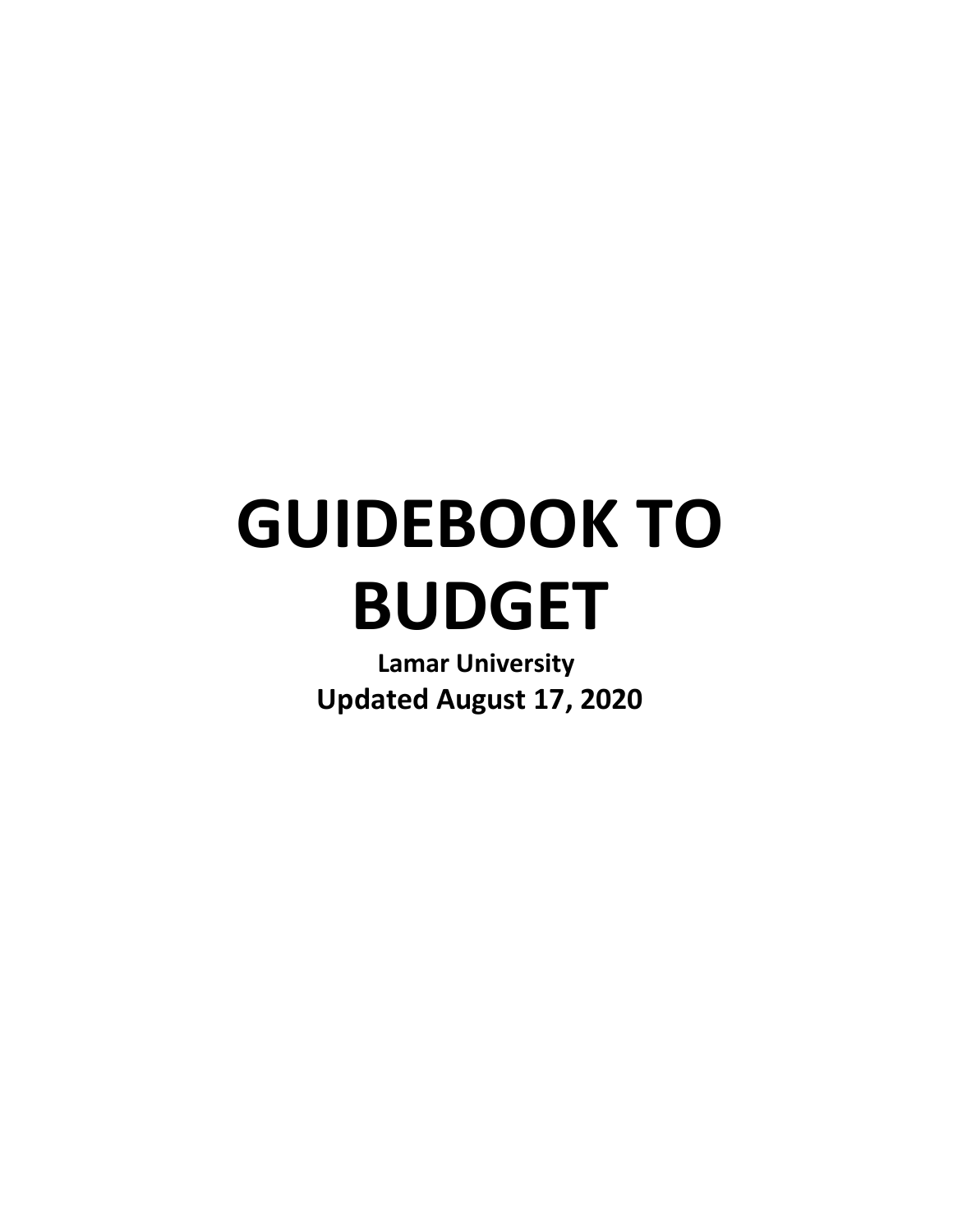## **Table of Contents**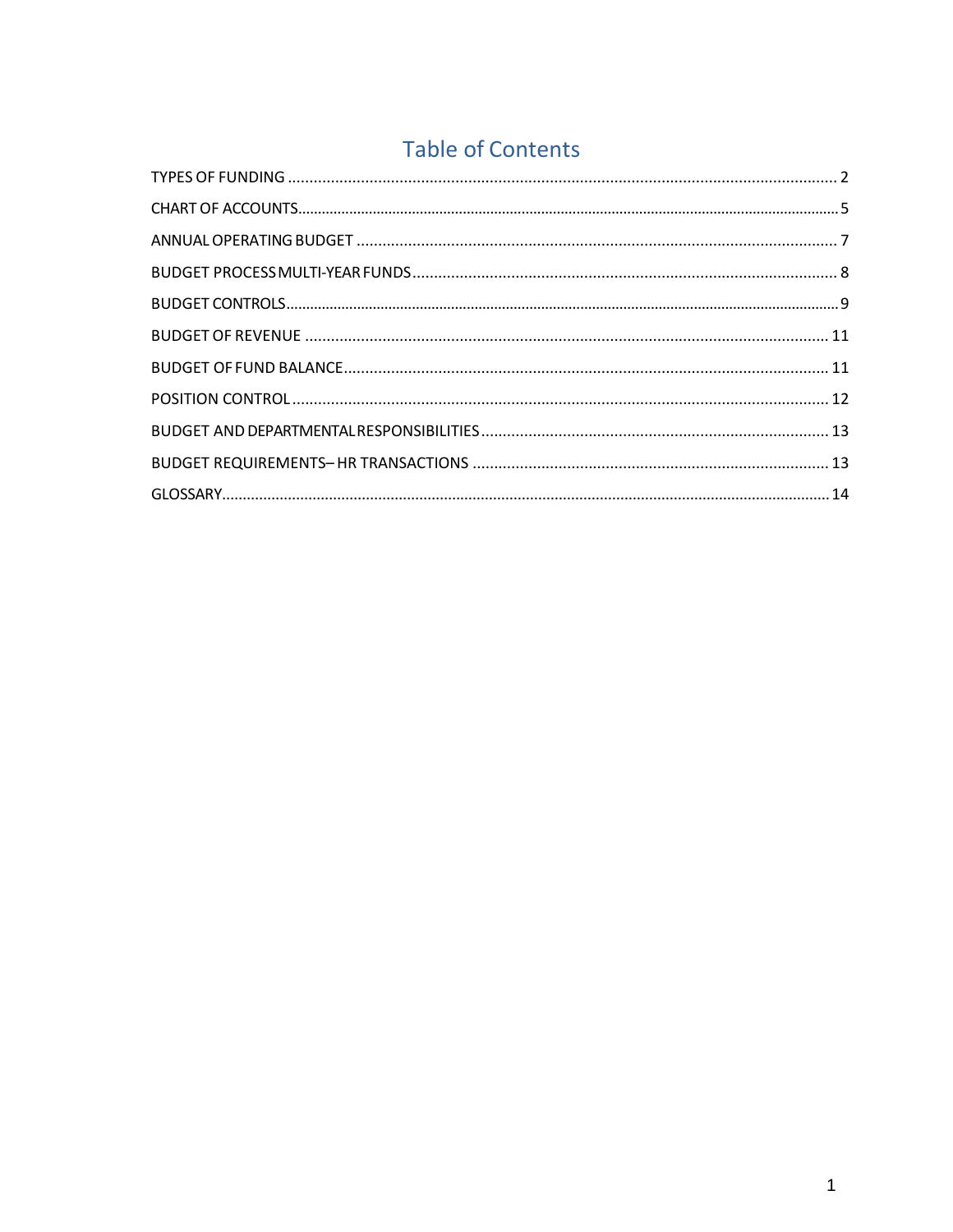# **TYPES OF FUNDING**

# <span id="page-2-0"></span>**Educational and General (E &G) Funds**

**Definition ‐** State appropriated funds consisting of General Revenue (state taxes) and state mandated tuition. Fund Type 11. Index starts with: "1" – Revenue, "2" – Expense.

#### **Functions:**

- Targets are given to each division (dean or vice president) during the Budget Cycle. Each divisionmay distribute these targetsto the individual departments based on the business needs of the division.
- **Revenue increases are not allowed during the fiscal year.**
- Funding that is not spent or encumbered at the end of the fiscal year will not be available for expenditure in future fiscalyears.
- Budget of fund balance is notallowed.
- *Transfersinto and out of E & G funds from other funding sources are not allowed.*
- Departments may not repurpose unspent salary funds (salary savings) originally budgeted for full-time faculty and staff positions towards other staffing initiatives. Funds may not transfer to non-salary type budgets.

## **Special Appropriations**

**Definition** – Appropriation fund for a special reason. Example: THECB, TARC, CAPM

#### **Functions:**

- **Funds are governed by the Texas Legislature.**
- Funding that is not spent or encumbered at the end of the fiscal year will not be available for expenditure in future fiscalyears, unless a binding encumbrance is established.
- Revenue increases are not allowed during the fiscal year.
- Unused project funds must be returned to the original funding source.
- Salaries are allowed.

## **Higher Education Funds (HEF)**

**Definition** – General Revenue provided by the Texas Legislature for capital expenditures

#### **Functions:**

- **Allocated by the VP of Finance and Provost.**
- **EXT** Limited to capital expenditures of land, construction, major repair and rehabilitation of buildings, capital equipment and library materials.
- **Unused project funds must be returned to the original funding source.**
- **Salaries are** *not* **allowed.**
- **ULE 20** Questions regarding allowable HEF expenditures should be directed to Procurement Office.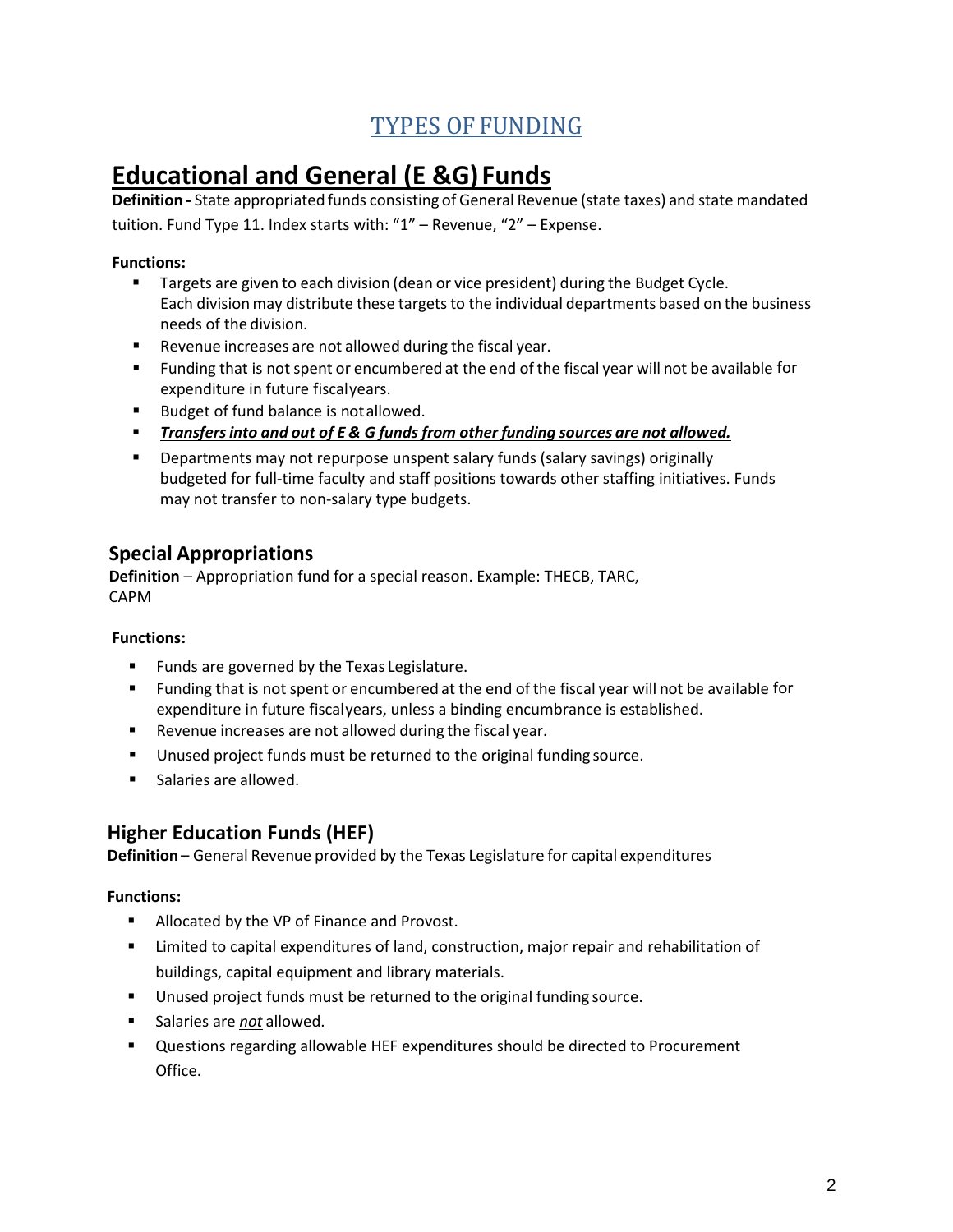# **TYPES OF FUNDING(continued)**

## **Designated Funds**

**Definition** - Resourcesinternally allocated by the institution. Fund Type 14. Index starts with: "3" – Revenue, "4" – Expense.

#### **Functions:**

- Divisional and/or departmental guidelines may be established for thesefunds.
- Student Fee revenue is monitored and managed by the Controller's Office.
- Departments may not repurpose unspent salary funds (salary savings) originally budgeted for full-time faculty and staff positions towards other staffing initiatives. Funds may not transfer to non-salary type budgets. However, specific circumstances may exist within Designated type funds.
- Expenditures are limited to the purpose of the fee.
- *Transfers into and out of Designated funds from other funding sources are not allowed.*

# **Auxiliary Funds**

**Definition** – exists predominately to furnish goods and services to students, faculty or staff and ongoing operationsthat sell products and provide specific servicesto other LamarUniversity departments. Fund Type 16. Index starts with: "5" – Revenue, "6" – Expense.

#### **Functions:**

- *Transfers into and out of Auxiliary funds from other funding sources are not allowed.*
- Divisional and/or departmental guidelines may be established for these funds.
- Departments may not repurpose unspent salary funds (salary savings) originally budgeted for full-time faculty and staff positions towards other staffing initiatives. Funds may not transfer to non-salary type budgets. However, specific circumstances will be allowed within Auxiliary type funds.
- Expenditures are limited to the purpose of the fee.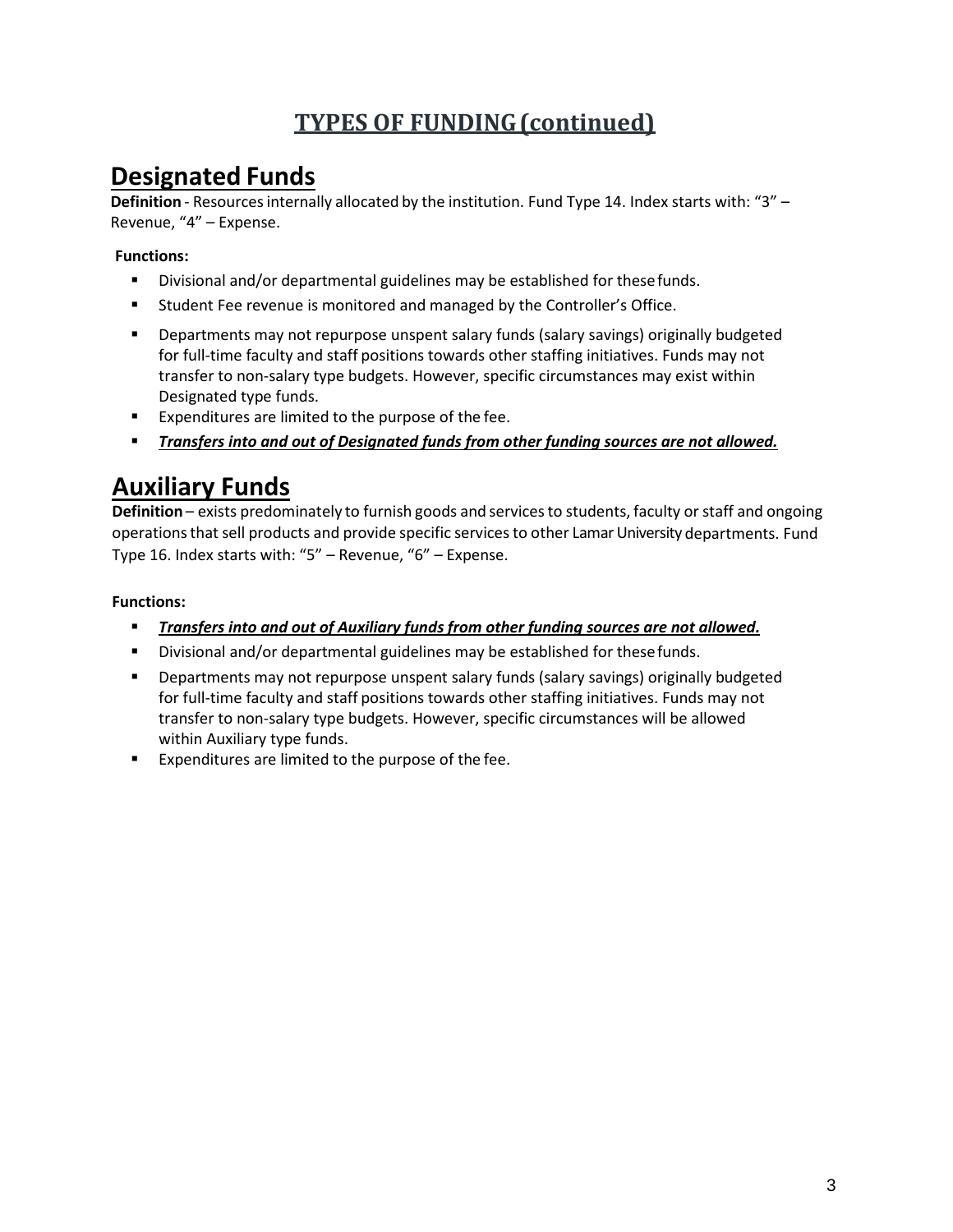# **TYPES OF FUNDING(continued)**

## **Restricted Funds**

**Definition** – Funds provided by an outside entity that has restricted the use of the funds to specific purposes. Restricted fundsinclude:

- **Endowments and Scholarships (Fund Type 21)**
- General Restricted (Fund Type 22)
- Federal, State, and Private Gifts Grants and Contracts (Fund Type 23, 24, 25, 26)

#### **Functions:**

- Allowable expenditures are based on the restrictions placed on the fund by the external donor or the grant or contract.
- **Transfers are not allowed on federal and state grants.**
- General Restricted funds are budgeted based on actual fund balance.
- May not transfer Budget from a Restricted fund type to an operational fund.
- Not included in the Budget Cycle process.
- Questions related to closing a grant fund should be directed to SPA (PostAward).
- **Tenured Staff and Faculty salaries are** *not* **to be expensed in Restricted funds.**
- **Transfer into or out of Student Organizations are not allowed.**

## **Unexpended Plant Funds**

**Definition** – Funds used for construction or major repairs and renovation projects.

#### **Functions:**

- **Planning and Construction manages all Unexpended.**
- **Plant fund project budgets.**
- **Salaries are not allowed.**
- **Unused project funds must be returned to the original funding source.**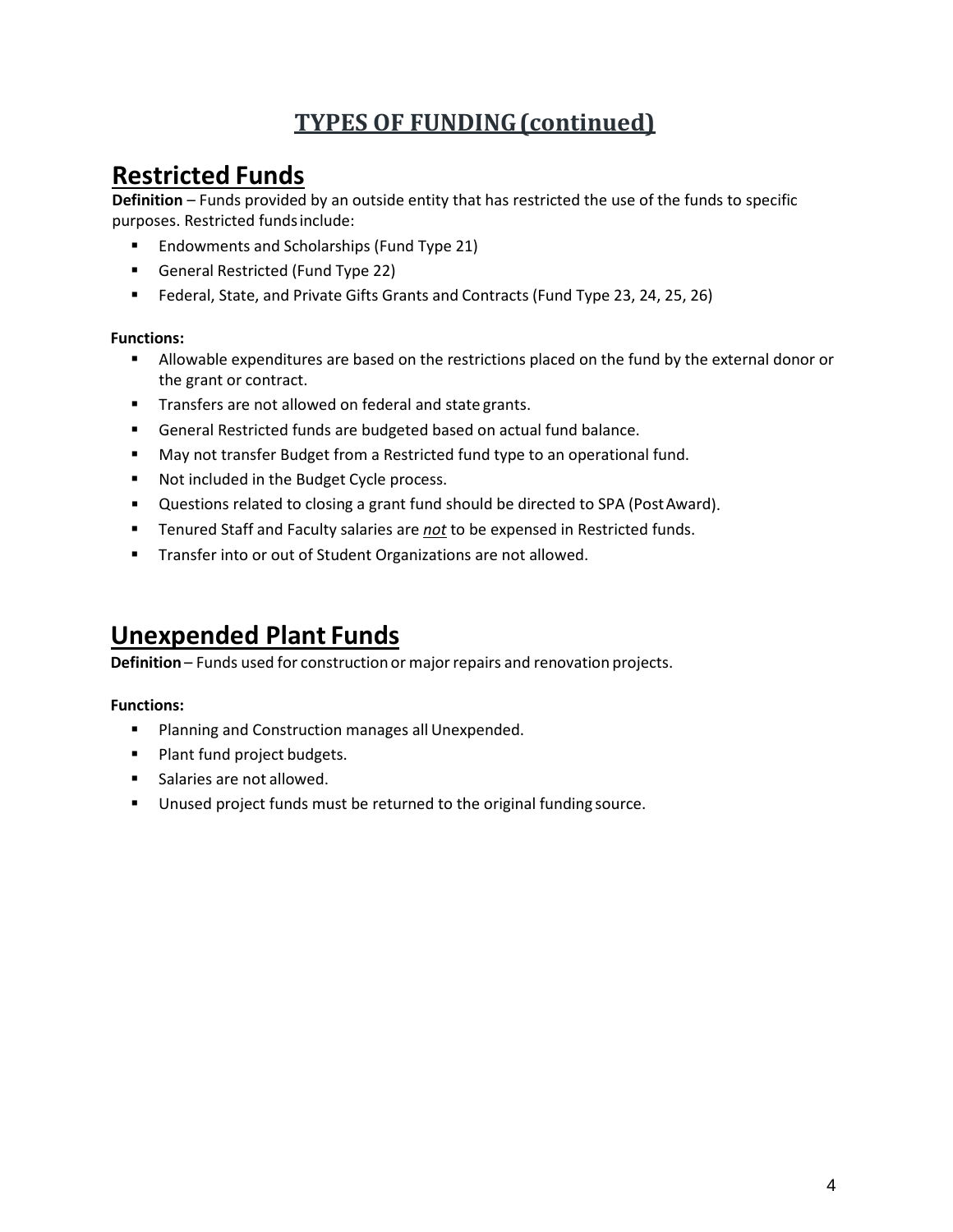# CHART OF ACCOUNTS

<span id="page-5-0"></span>The Chart of Accountsis the numbering system used by the Banner Finance system to capture financial transactions and facilitate retrieval of information and financial reporting. Lamar University's Chart of Accounts is defined as "L".

Lamar University uses an Index system that relates to three elements in the Chart of Accounts: Fund, Organization, and Program (FOP). Each of these elementsis required for all budget, expenditure, revenue and transfer transactions.

# **Index**

An Index is a 6-digit number, or alpha-numeric code, that corresponds to a specific Fund, Organization, and Program. The Index system is used to simplify General Ledger coding for Lamar University financial managers.

# **Fund**

A fund is a self-balancing set of accountsthat identifies ownership of cash or fund balance. It identifies the type of funding source and ownership of the fund.

#### **Fund ReportingElements**

The following reporting elements are associated with each fund:

- Fund Category and Fund Class The Fund Category is a code used to group similar types of funds as required by outside reporting agencies. The Fund Class provides a further breakdown of the Fund Category.
- Fund Manager The individual responsible for the financial operation of the fund. This includes budget oversight, finance reporting and daily financial activities. The fund manager is also responsible for assigning financial roles to individuals.

#### **Establishing a NewFund**

- A new Fund request is routed through the Controller'sOffice.
- Each new fund is established with an effective date. The effective date for Grant Funds is the start date of the grant. Transactions may not be processed prior to the effective date of a fund.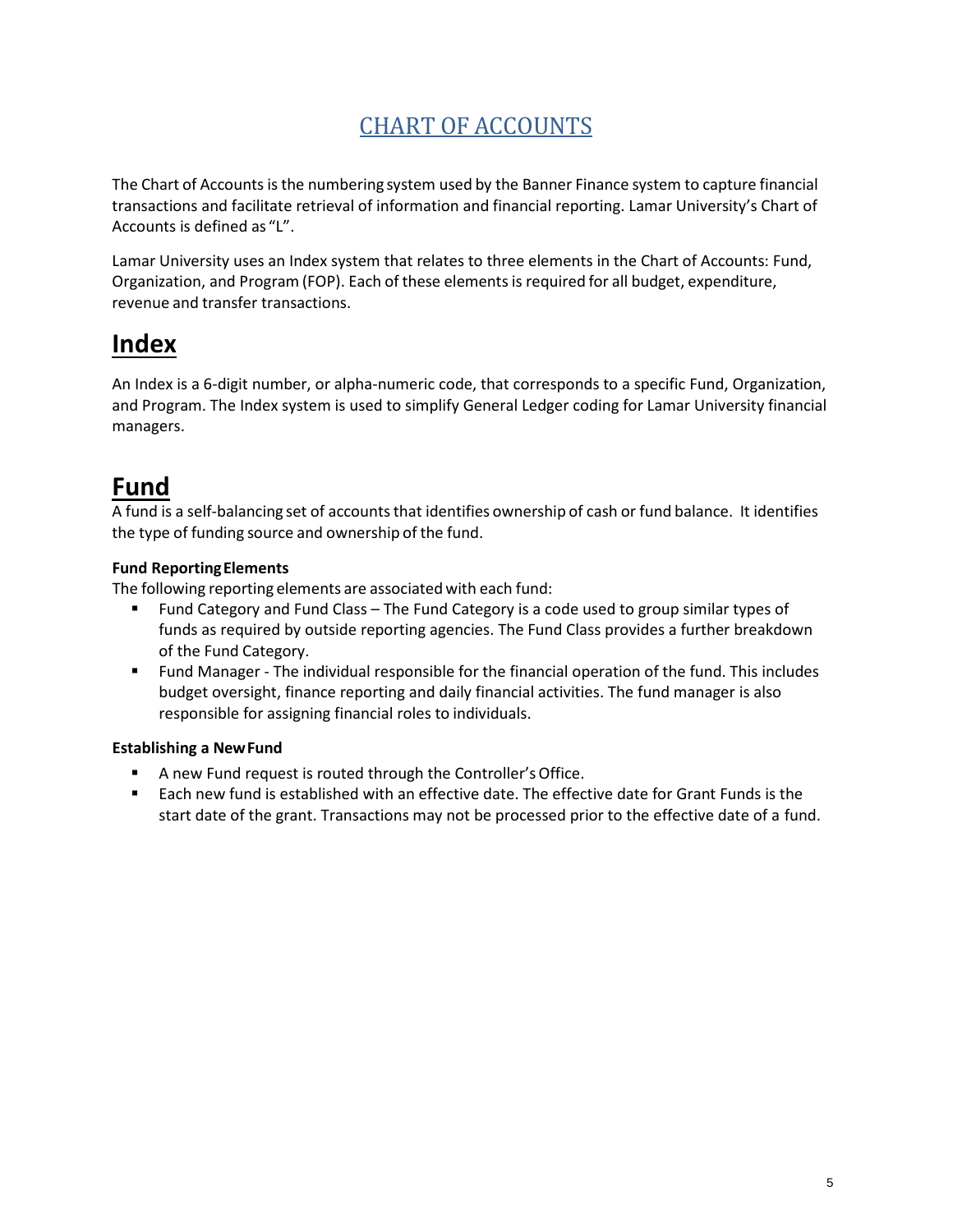# **Organization**

The Organization (ORGN) code defines a budgetary or departmental unit.

**Default ORGN Code** – In most cases, a default ORGN code is assigned to all Grant funds at the time the fund is established. All transactions for the grant fund are then limited to the default ORGNcode.

**Fund and Organization Combinations** – A fund and organization can only be budgeted when they belong to the same department.

**OrganizationManager** - An Organization Manager is assigned to each ORGN code. This individual is the primary contact for all Human Resources transactions for the organization.

# **Program Code**

The program code classifies the function of expenses. These are required categories for the annual financial report and other mandated reporting.

#### **Default Program Code**

A default program code is assigned tosome funds. Examples of the funds with default program code are grants and construction projects.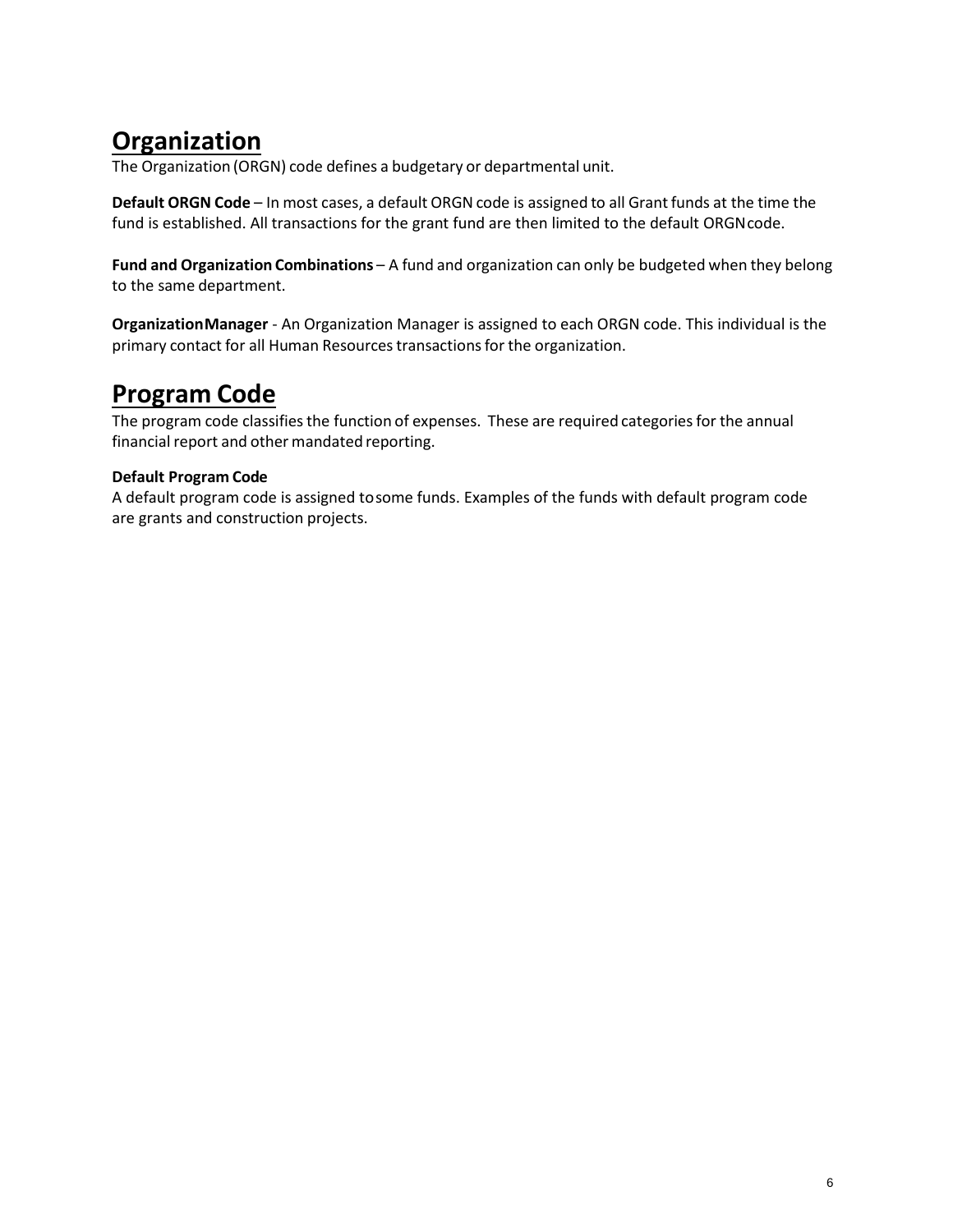## ANNUAL OPERATINGBUDGET

## <span id="page-7-0"></span>**Budget Development Cycle**

Lamar University has a defined budget processto develop the annual operating budget forthe ensuing fiscal year (9/1-8/31). This processis also referred to as the Budget Development Cycle. A new schedule of the Budget Cycle Process will be made available on the Budget Office campus webpage each February.

#### **Timeline and Instructions**

- Budget Cycle schedule is communicated to Divisions in February of each year.
- Specific budget instructions are sent to VP and Executive-level personnel prior to the beginning of the Budget Cycle.
- **The operating budget is approved by the Board of Regents in August of each year.**

#### **Budgets**

- Educational and General, designated, auxiliary enterprise and fiscal year restricted funds are budgeted during the Budget Prep Cycle.
- Departments should present an effective budget to support departmental operations for the entire fiscal year, within their base budget established.
- The expense budget is limited to the estimated revenue and transfers-in for the fiscal year. Educational and General Fund budgets are limited to the targets provided by the Budget Office.
- Divisions seeking new funding, beyond their established base budget, will be requested through the Budget Cycle and Budget Hearing process.
- The budget for the new fiscal year is loaded into the Banner Finance system **after** Board of Regents approval.
- Multi-year budgets are not included in this process. As described in the next section, the new fiscal year budgets for these funds will not be available until mid-September.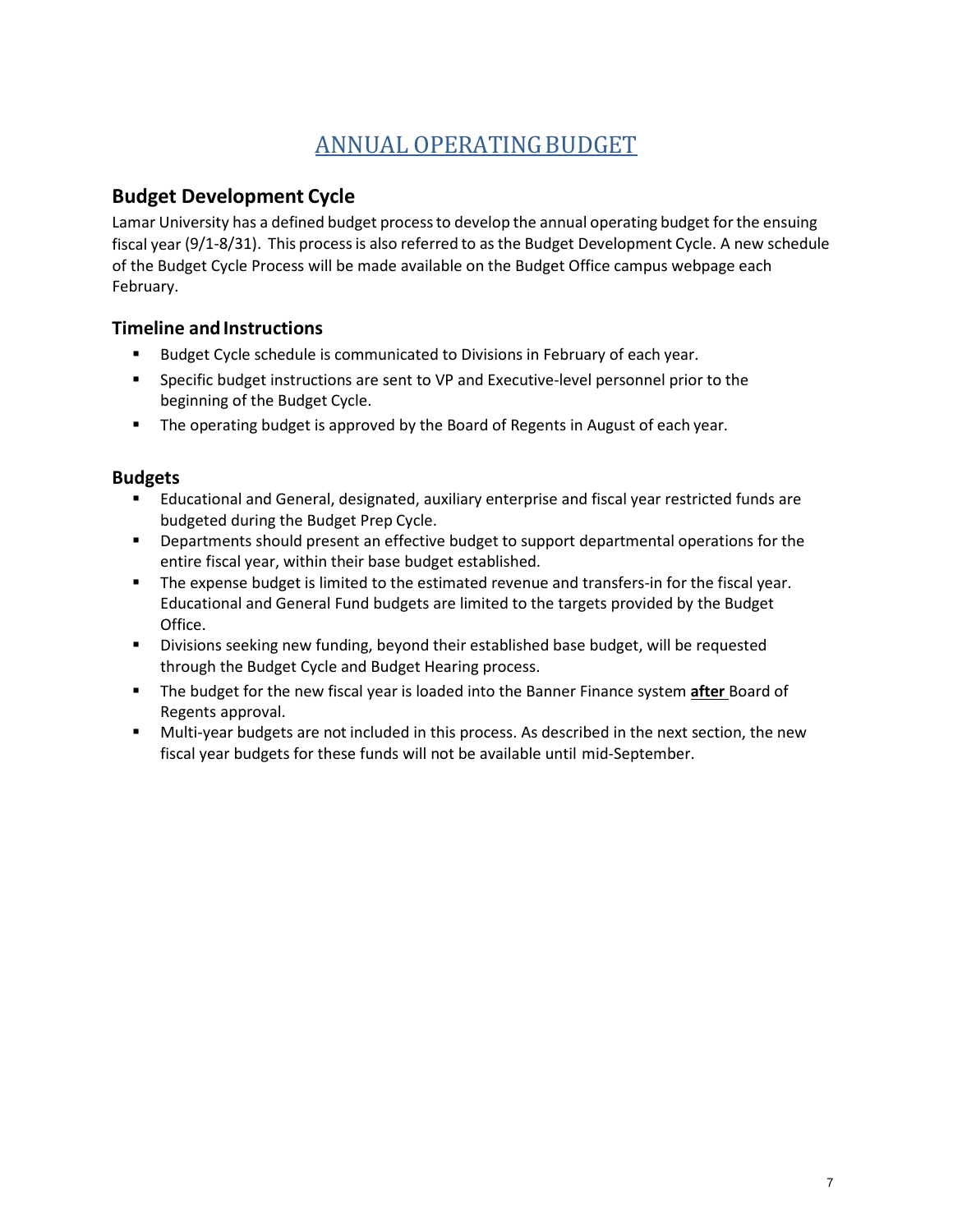## BUDGET PROCESS MULTI-YEARFUNDS

#### <span id="page-8-0"></span>**Multi-Year Funds -Definition**

 Funds with specific begin and end dates are established as multi-year (MY) funds. These are typically related to grants, seed grants and construction or renovation projects. Creation of multi-year funds are initiated through the Office of Sponsored Program Administration.

#### **Establishing and Revising Multi-Year Budgets**

- A new fund must be established for each grant prior to the establishment of a budget.
- The initial budget for a multi-year fund is established by processing a budgetrevision, sent from Sponsored Programs to the Budget Office and Controllers Office.
- A budget revision cannot be processed prior to the grant begin date.
- Any subsequent revisions to the budget are also processed with a budget revision.

#### **Budget Processfor New Fiscal Year**

- Full-time positions funded from multi-year funds are updated through the annual budget prep process even though the funds are budgeted outside of the Budget Development Cycle.
- A budget roll process occurs in mid-September to move any uncommitted budgets for multiyear funds from the previous fiscal year to the new fiscal year. This roll process cannot occur until after the close of the prior fiscal year.
- Expenditures may not be made in the new fiscal year on multi-year funds until the budget roll process occurs.

## **Budget Revisions**

- Revenue budgets are limited to the amount of the grant or contract, if applicable.
- Budget Account Codes allowable on a fund may be restricted based on the grant or contract.
- Questions should be directed to Sponsored Programs.
- <span id="page-8-1"></span>**Budget Revisions for multi-year funds are always entered as permanent.**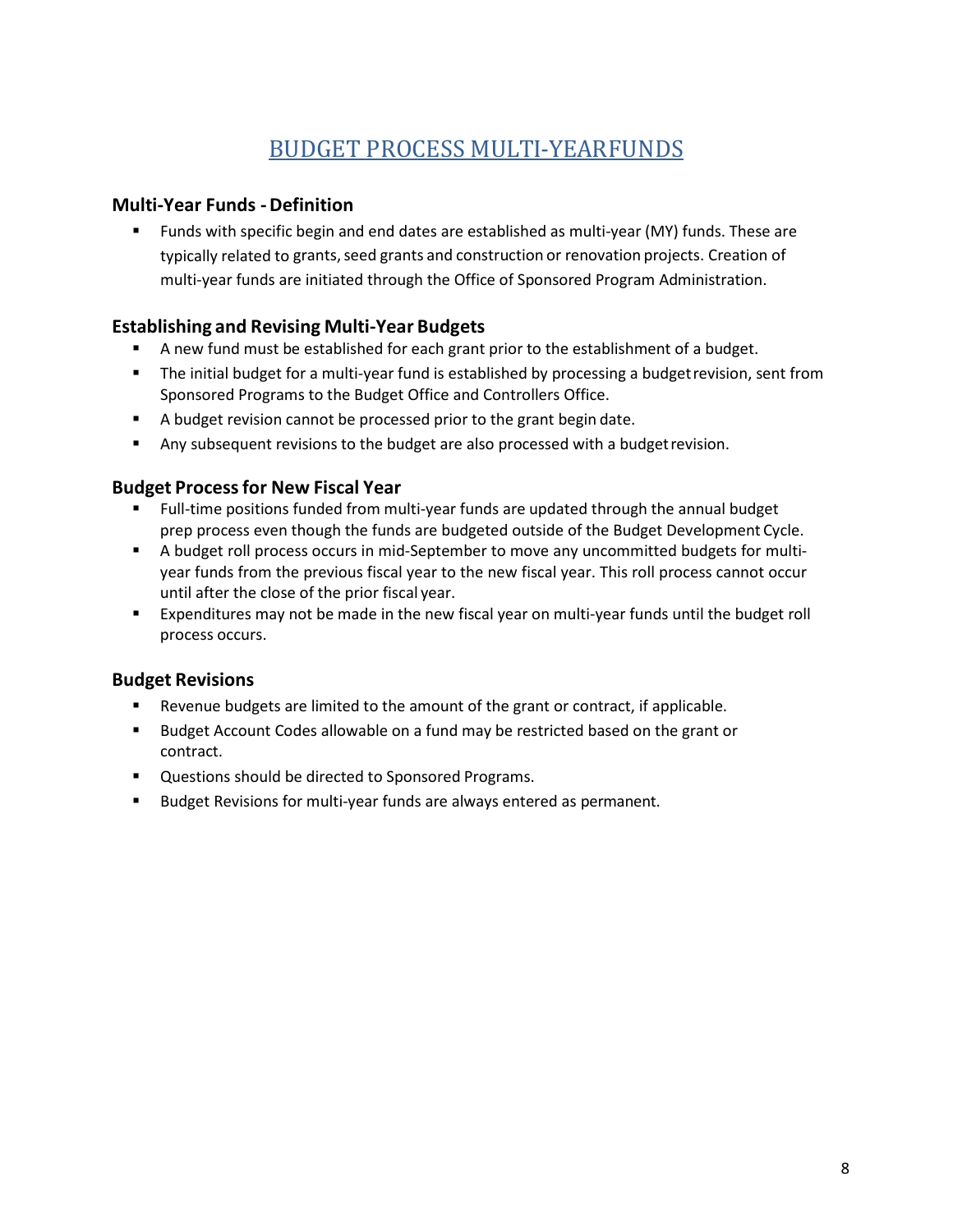## BUDGETCONTROLS

#### **Purpose**

Lamar University has established budget controls that require enough budget to exist for an Index so an expense transaction to process.

These controls apply only to expense transactions. The budget controls have been implemented to:

- Restrict unallowable expenditures on a fund by limiting the allowable Budget Account Codes on a Fund.
- **Control spending to the limits approved by the administration through the Budget Prep Cycle** and subsequent revisions to the budget.
- **Enforce program code restrictions.**
- **Ensure that the fund and organization for each transaction are within the same department.**

## **Budget Query**

Budget controls require enough budget to be available prior to the processing of an expense transaction. Departments may view available budget information through either in Banner 9 (Screens FGIBDST or FGIBAVL) or Self-Service Banner. Query instructions for Self-Service are located on the Budget Office campus webpage.

## **Adopted Budget**

- Initial budget given to a department at the start of a fiscal year.
- Defines an established base budget for department.

## **Adjusted Budget**

- **Current state of total budget.**
- Is equal to Adopted Budget plus transfers, temporary or permanent.

#### **Year-To-Date (YTD)**

- **Actual expenditures to-date.**
- Non-salary expenditures will post on a 6-digit account code that feed to their respective pools. Example: Cleaning Services (acct 720003) feeds to the budget pool of Other Expenditures (acct 72000).

#### **Commitments**

- **Posted Encumbrances of future expenses.**
- Lamar University procedure is to encumber all **full-time staff and faculty**, **travel**, **maintenance and operations purchases, and contracts.**

#### **Available Balance**

- Adjusted Budget, less YTD, less Commitments = Available Balance
- Total current funds available after all YTD expenditures and Commitments.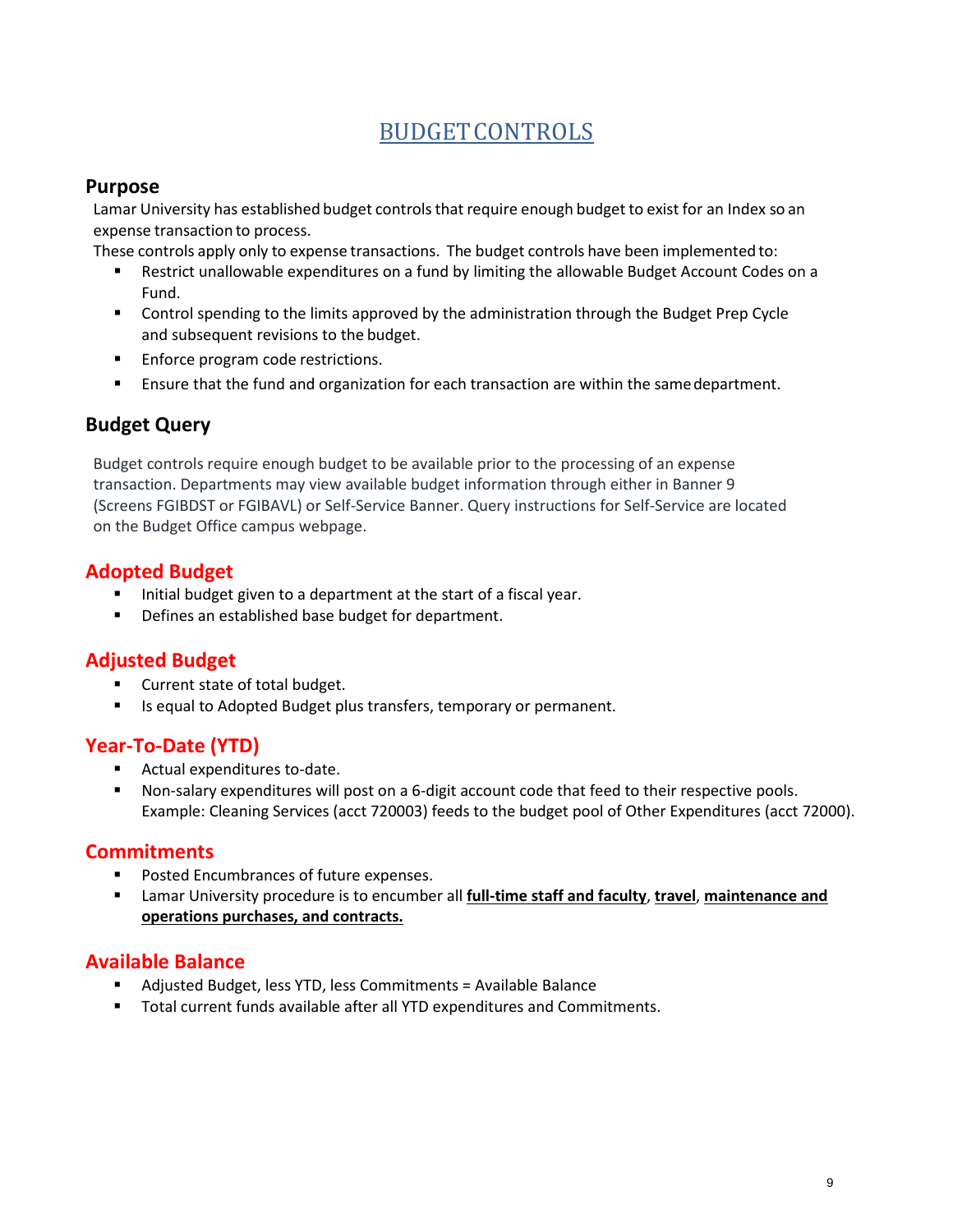## **Budget Revisions or Transfers**

- All revisions increasing operating budget must be requested through the VP of Finance and Operations Office, including Provost Office for academic departments. Submission must be done by the appropriate VP or Dean. Any approved operating budget increase will be forwarded to the Budget Office by the VPFO Office.
- All salary budget-type transfer requests must be sent to the Budget Office through a Change of Budget Request form for evaluation.
- Student Assistant budget pools are eligible to transfer pending a Financial review.
- Financial Aid (Scholarships) budget pools are not eligible to transfer residual funds.
- Revisions or adjustments to operating and restricted fund type budgets may occur at the discretion of the Budget Office, when necessary.

#### **Balanced Budget Formula**

The budget within each fund must be balanced based on the following formula. The Budget Revision System will not allow a budget revision to be submitted unlessthe budget for each fund is balanced.

#### *Expense + Transfers Out = Fund Balance + Revenue + Transfers In*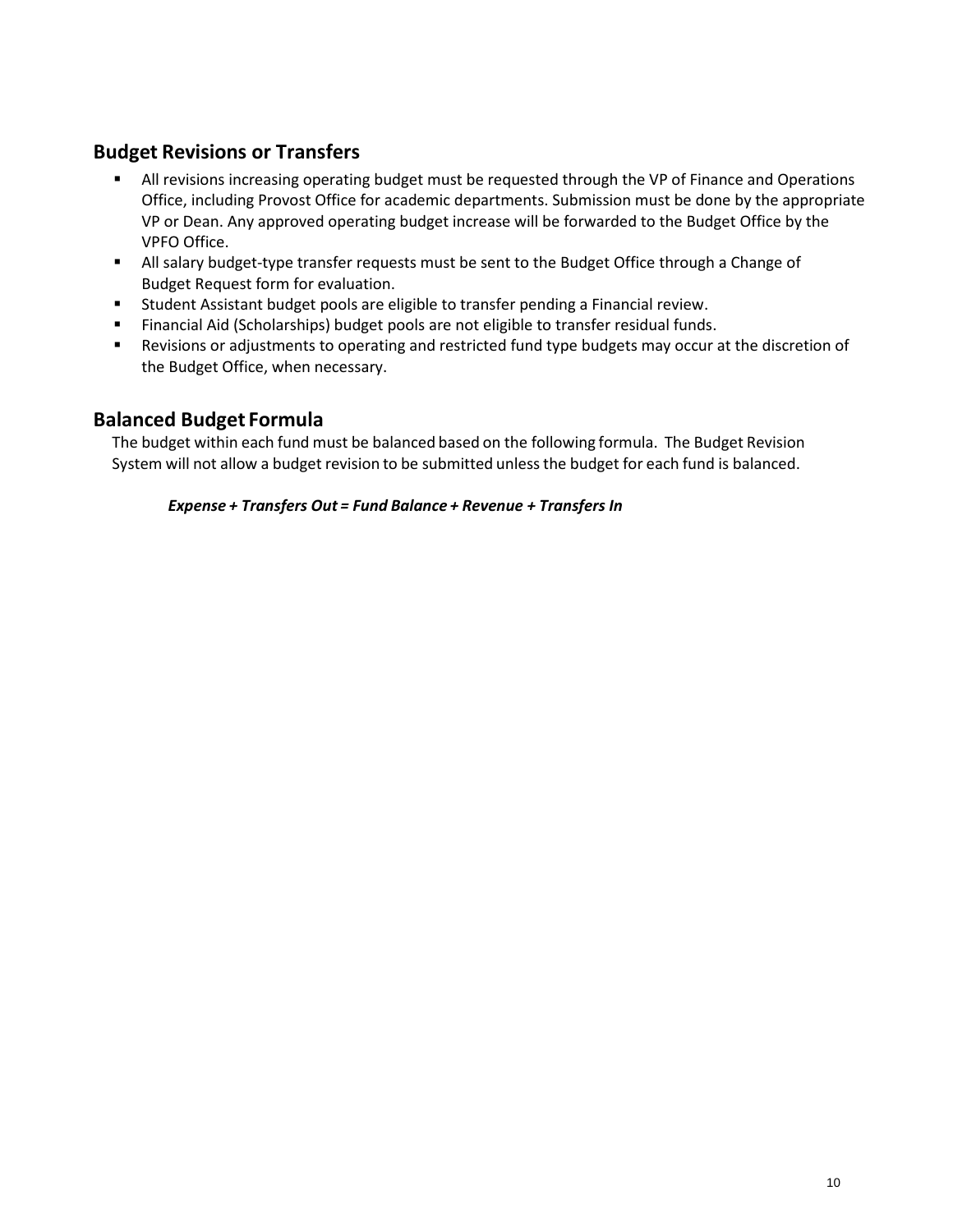## BUDGET OF REVENUE

#### <span id="page-11-0"></span>**When to Budget Revenue**

- **The revenue budget may be increased if the projected revenue for the entire fund exceeds the** budgeted revenue for the entire fund.
- Revenue budgets for restricted grants and contracts are limited to the amount of the contract or award.
- Revenue increases are not allowed on Educational and General Funds.
- Increased revenue budgets should always be considered before budgeting Index.
- **Non-operation Designated (fund type 14), Auxiliary (fund type 16), and General Restricted (fund type 22) are budgeted at the beginning of the year based on prior year ending fund balance. Revenues received after an adopted budget has been established can be budgeted, however, it is NOT instantaneous with the revenue deposit. Please contact the Budget Office with a Budget Change Request Form for the amount equal to the deposits, or less, and a budget adjustment can be established.**

#### **RevenueAnalysis**

- **•** Departments must provide enough information that clearly indicates the revenue for the entire fund will exceed the budget for the entire fund by at least the amount of the budget revision.
- **If the Revenue Analysis section does not provide enough information to justify the increase,** additional information must be provided in the comment section or in anattachment.

## BUDGET OF FUNDBALANCE

## <span id="page-11-1"></span>**Fund BalanceDefinition**

Fund Balance is the cumulative net income or loss generated by the operation of the fund since its inception.

#### **Amount of Fund Balance Availableto Budget**

The prior year fund balance, less prior year encumbrances, is the amount of fund balance available to budget for the entire fiscal year. This amount is reduced by any previously budgeted fund balance to determine current amount available to budget.

#### **Funds Allowed to Budget FundBalance**

Budget of fund balance is allowed by department on Other Designated (14), Auxiliary (16), and General Restricted Funds (22). Contact the Budget Office regarding the budget of fundbalance.

#### **How to Budget Fund Balance**

A budget of fund balance should be entered on a Change of Budget Form.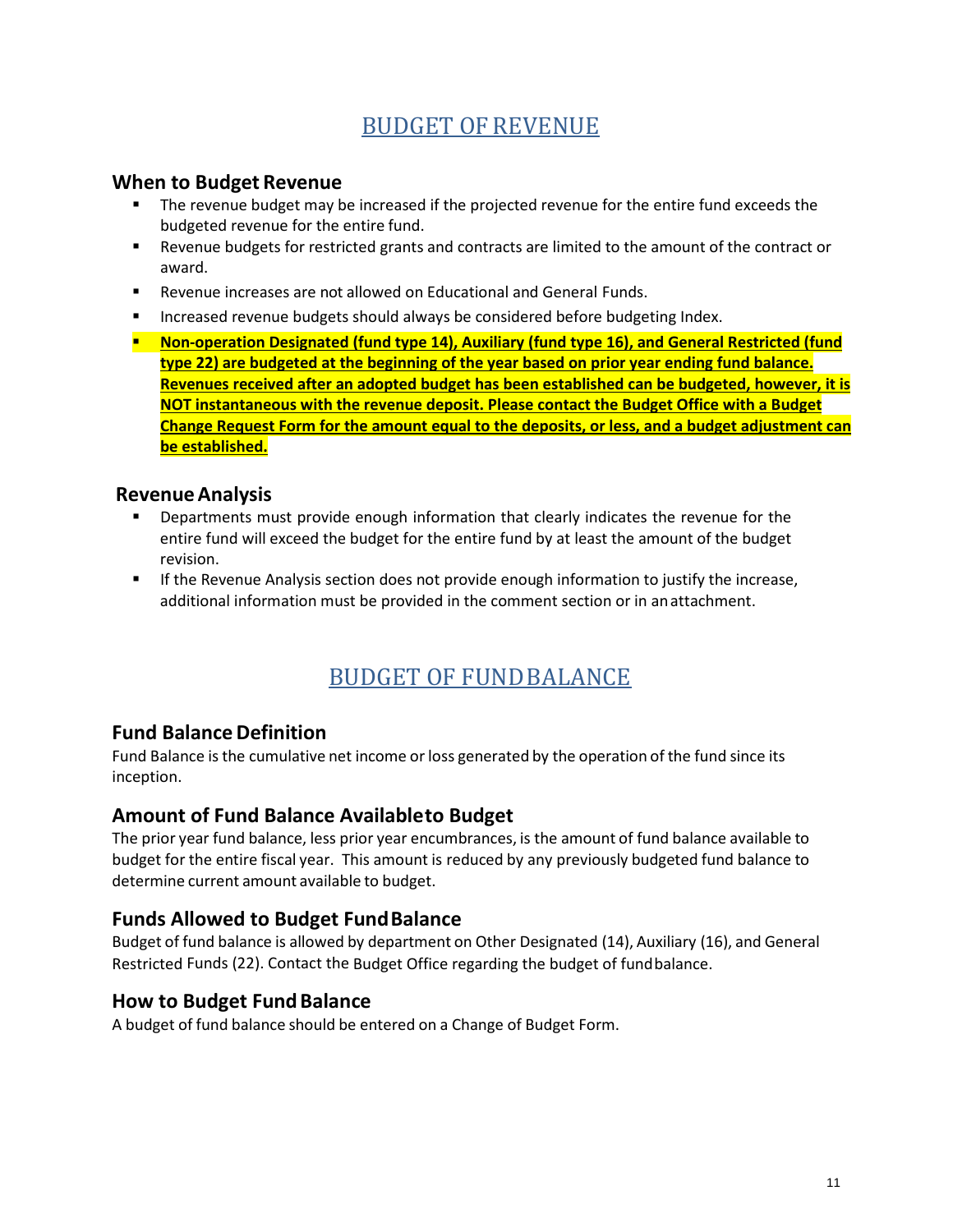## POSITION CONTROL

<span id="page-12-0"></span>A position must exist in the Banner HR system prior to the recruitment or appointment of an employee. The Budget Office is responsible for the current funding and labor distribution of jobs and positions. All other inquiries regarding position control should be directed to the Human Resources Office for further detail. The following information is assigned to each position.

- Organization Department responsible for the position.
- Position Class (Pclass) a title in the Personnel Pay Plan which identifies:
	- Exempt vs non-exempt
	- Minimum and maximum salary ranges
	- Part time vs fulltime
	- Faculty, staff orstudent
- Full Time Equivalent The percent that an employee will work during a normal 40-hour work week. A full-time employee is considered 1.0 FTE. The FTE for an employee working 20 hours per week would be 0.50.
- Budgeted Salary Salary to be paid for the position for the entire fiscal year.
- $\blacksquare$  Labor Distribution Funding source (FOAP or Index) for the position.
- **Position Status A position may be active (ready for use), frozen (not to be filled until a specific** date) or closed (no longer available for use).
- **Single vs pooled** 
	- Single positions one employee per position
	- Pooled Positions allows for multiple employees with the same position codes. Generally used forstudents.
- **Position Effective Date The date the position may be filled.**
- **Closing a position** 
	- A position that is no longer needed may be closed.
	- An e-mail should be sent to the Budget Office requesting the position to be closed.

## **Funding**

- **The Budget Office will verify funding is available for each new position and reclassification** transaction.
- If funding is not available, the Budget Office will contact the department for a new funding source for the position.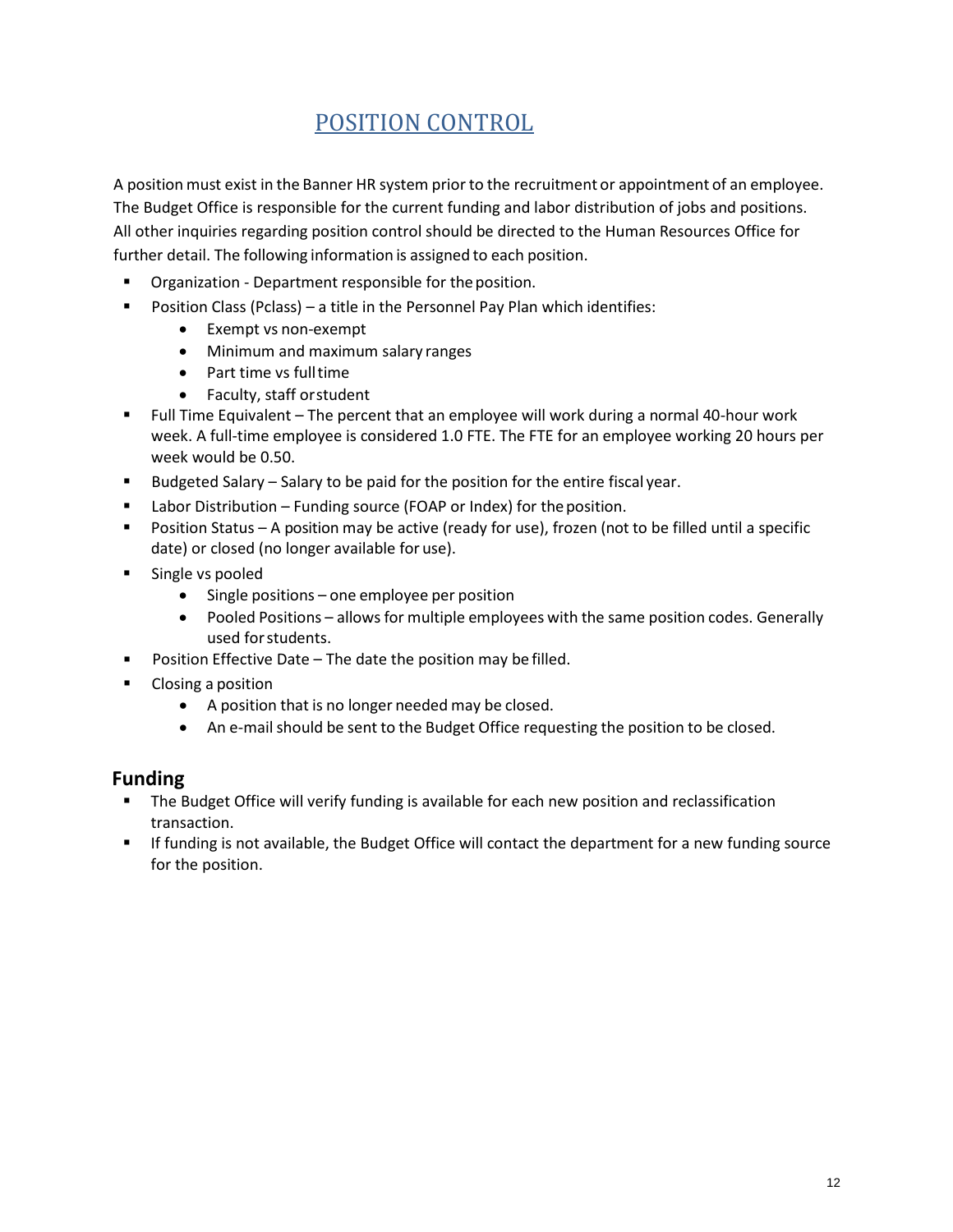## BUDGET AND DEPARTMENTALRESPONSIBILITIES

#### <span id="page-13-0"></span>**Budget Office Responsibilities**

- Human Resources transactions do not have edits that verify available funding at the time the transaction is submitted.
- **The Budget Office must review all Human Resources transactions to verify compliance with** funding guidelines and verify enough budget exists to support thetransaction.
- **If enough budget does not exist or the transaction violates a funding guideline, the transaction** will be returned to the department for correction.

## **Departmental Responsibilities**

Departments are responsible for verifying compliance with the funding guidelines and verifying enough budget exists in the appropriate account codes prior to the submission of any Human Resources transactions.

## BUDGETREQUIREMENTS– HR TRANSACTIONS

#### <span id="page-13-1"></span>**How Much Budget isNeeded?**

- Departments must calculate the additional funding needed for each HR transaction. The amount of funding needed for each FOAP can be determined by using the followingsteps.
	- Step 1: Identify the current funding for the position.
	- Step 2: Compare the current funding to the proposed funding
	- Step 3: Calculate the amount needed for the remainder of the fiscal year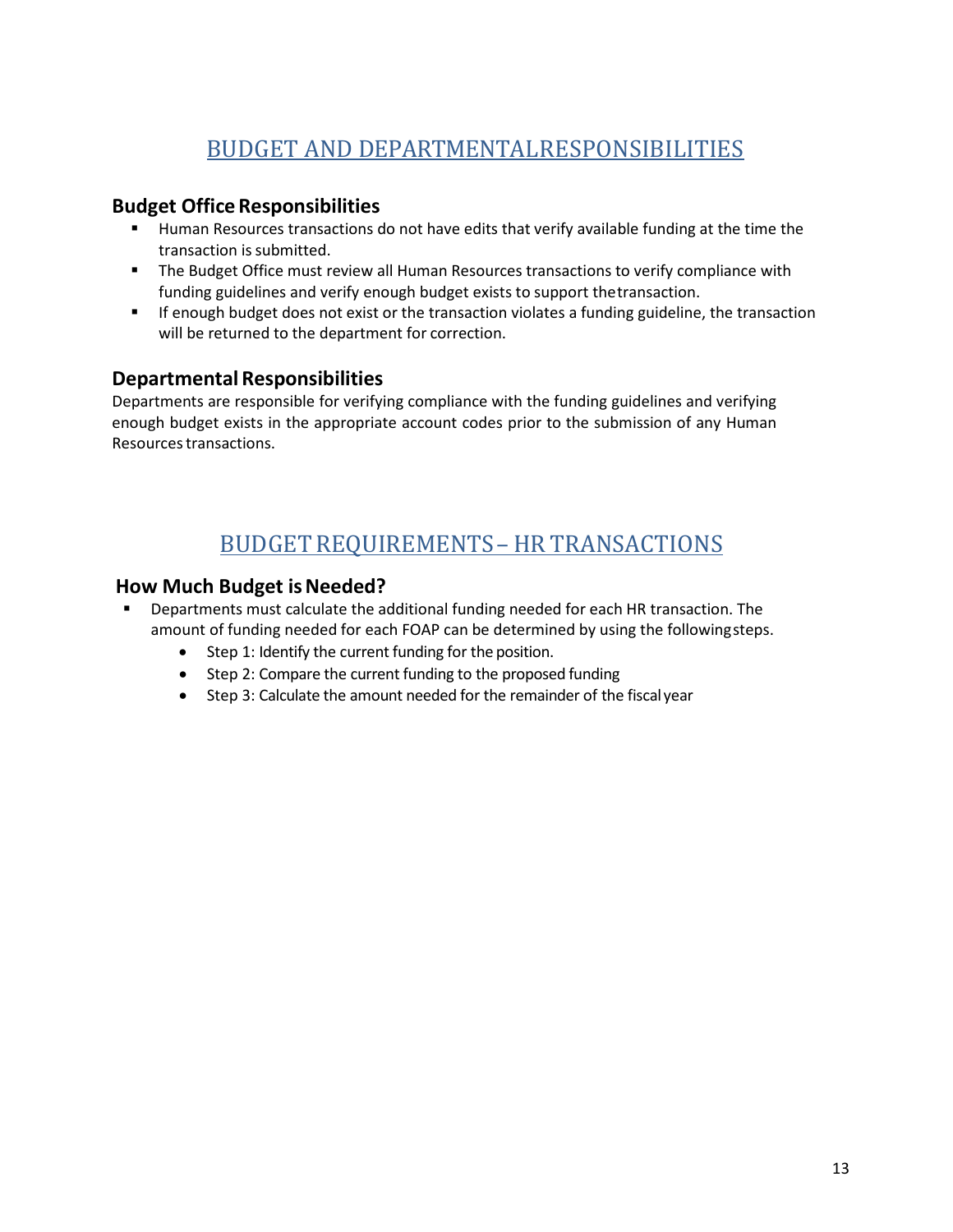## GLOSSARY

<span id="page-14-0"></span>**adjusted budget** – The current fiscal year original budget minus/plus any adjustments(i.e. current budget)

**anticipated revenue** - The funding you expect to receive during the current fiscal year

**available balance** - The portion of the budget that reflects expendable financialresources

**budget pool account code ‐** Five-digit component where funding is placed for anticipated expenses excluding salary and wages, revenue, and transfers. Six-digit component is used for salary, wages, revenue and transfers.

**budget development** – Module of the budget Prep System used by departmentsto plan for the next fiscal year budget

**budget cycle** - Planning processto develop the annual operating budget for the ensuing fiscal year (9/1- 8/31)

**chart of accounts(COA)** - The alpha character used by Banner to designate institutions

**current budget** – The current fiscal year original budget minus/plus any adjustments(i.e. adjusted budget)

**data enterable account code** – Six-digit component specifying where expenses or revenue occur

**employee class(eclass/ECLS) ‐** Categorizes employeeswho share similarleave, benefits, and appointments

**employee personnel action form (EPAF) –** Online transaction used to initiate changesto an employee's position, FTE, orsalary

**fiscal year (FY) ‐** The twelve-month period from September 1 to August 31.

**full‐time equivalent(FTE) ‐** Way to measures an employee's productivity and/or involvementin a project

fund - A self-balancing set of codes that identifies ownership of cash or fund balance; it identifies the type of fundingsource

**fund balance** - The cumulative net income or loss generated by the operation of the fund since its inception

**fund, orgn, account, program (FOAP) –** String of components used to identify expenses and revenue in Banner